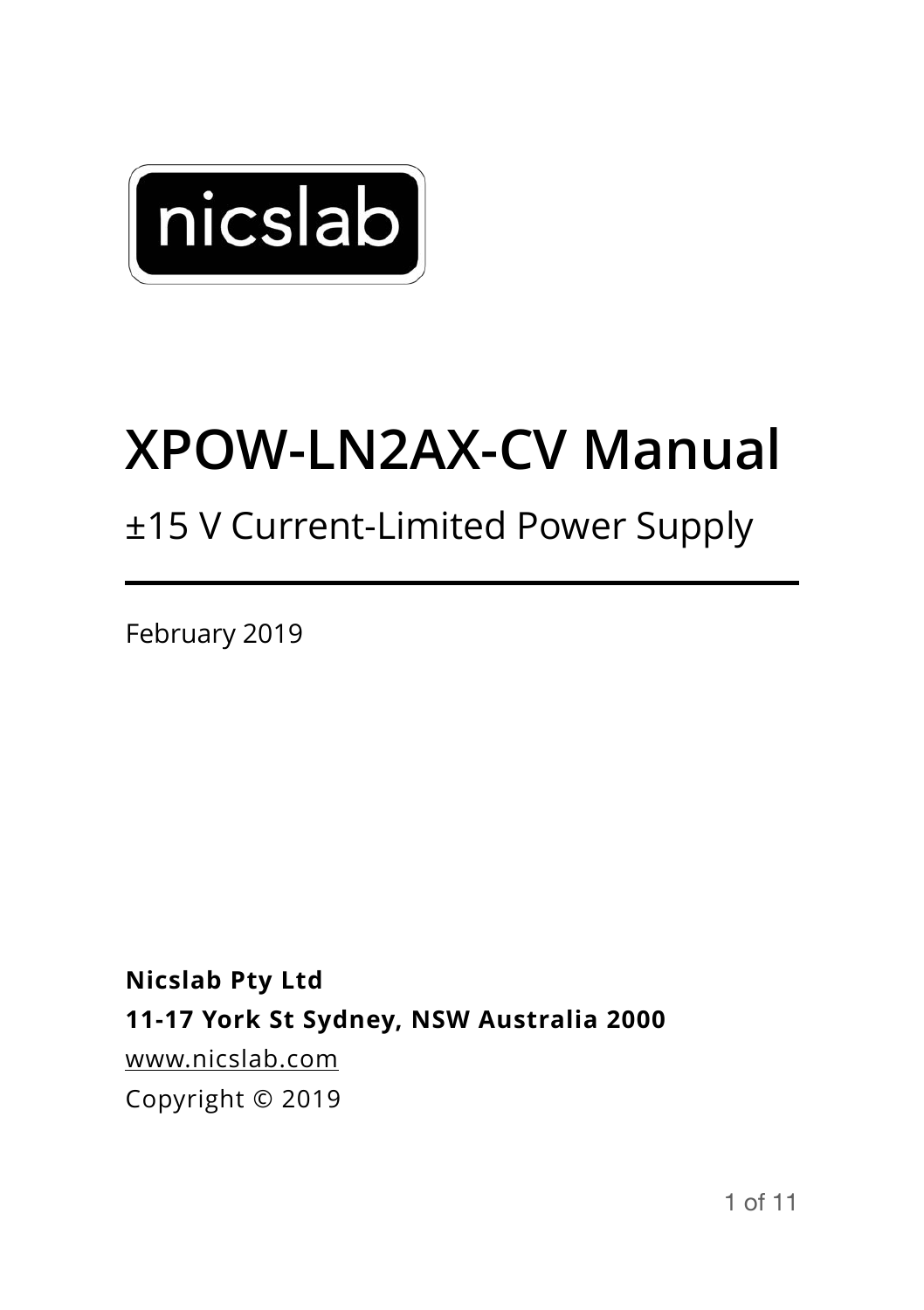## **Contents**

| <b>Safety Information</b>         | 3 |
|-----------------------------------|---|
| Overview                          | 4 |
| <b>Getting Started</b>            | 6 |
| <b>Voltage and Fuse Selection</b> |   |
| Operation                         | 8 |
| <b>Company Policy</b>             | q |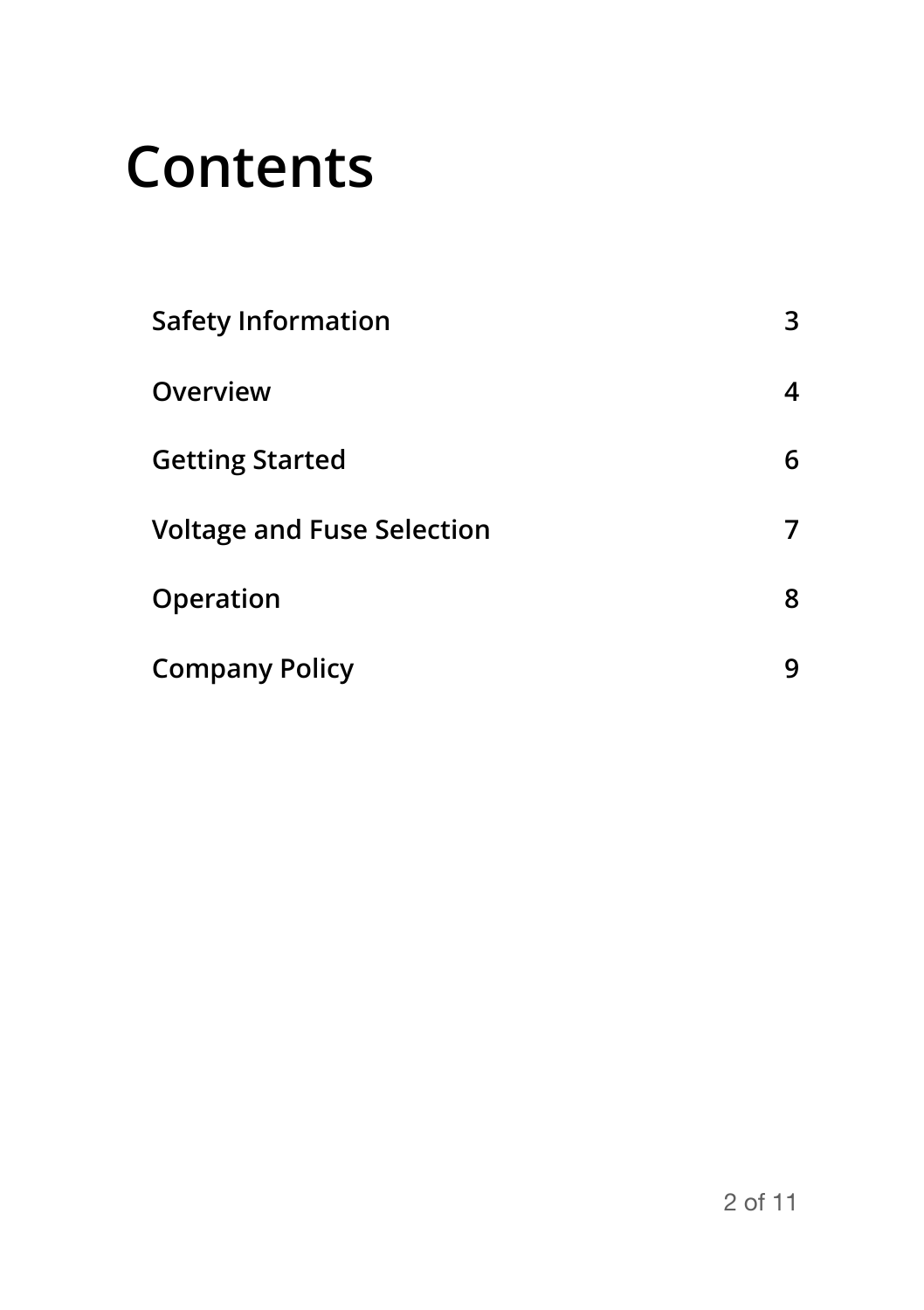# <span id="page-2-0"></span>**Safety Information**

Prior to applying power to the XPOW-LN2AX, makes sure that the protective conductor of the 3 conductor mains power cord is correctly connected to the protective earth ground contact of the socket outlet. Failure to observe this precaution can cause electric shock and reduce equipment performance.

Do not remove covers and the cabinet.

Refer servicing to qualified personnel.

Verify the voltage input on the rear of the XPOW-LN2AX power supply matches the local Main Power from the power cord.

Power inlet filter has been formally recognized, certified or approved by the following standard:

| UL recognized: | UL 1283      |
|----------------|--------------|
| CSA certified: | CSA 22.2 # 8 |
| VDE approved:  | EN133200     |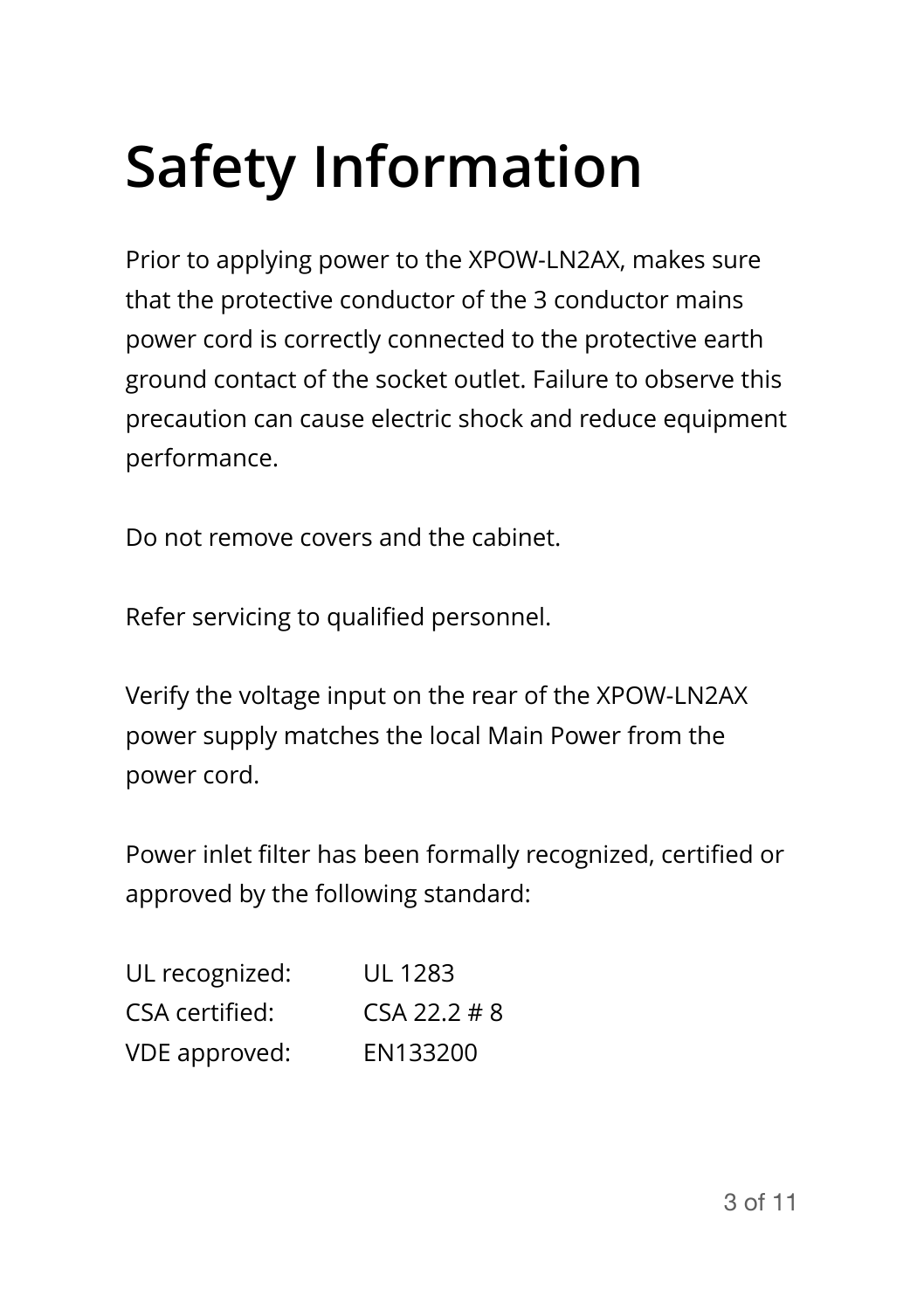## <span id="page-3-0"></span>**Overview**

XPOW-LN2AX-CV is a two channel ±15 V Current-Limited power supply. It use three-pin female M8 circular connector as the output. Two extensions cable with switches are provided to connect XPOW-LN2AX-CV to sensor field connector female.



**Figure 1.** XPOW-LN2AX-CV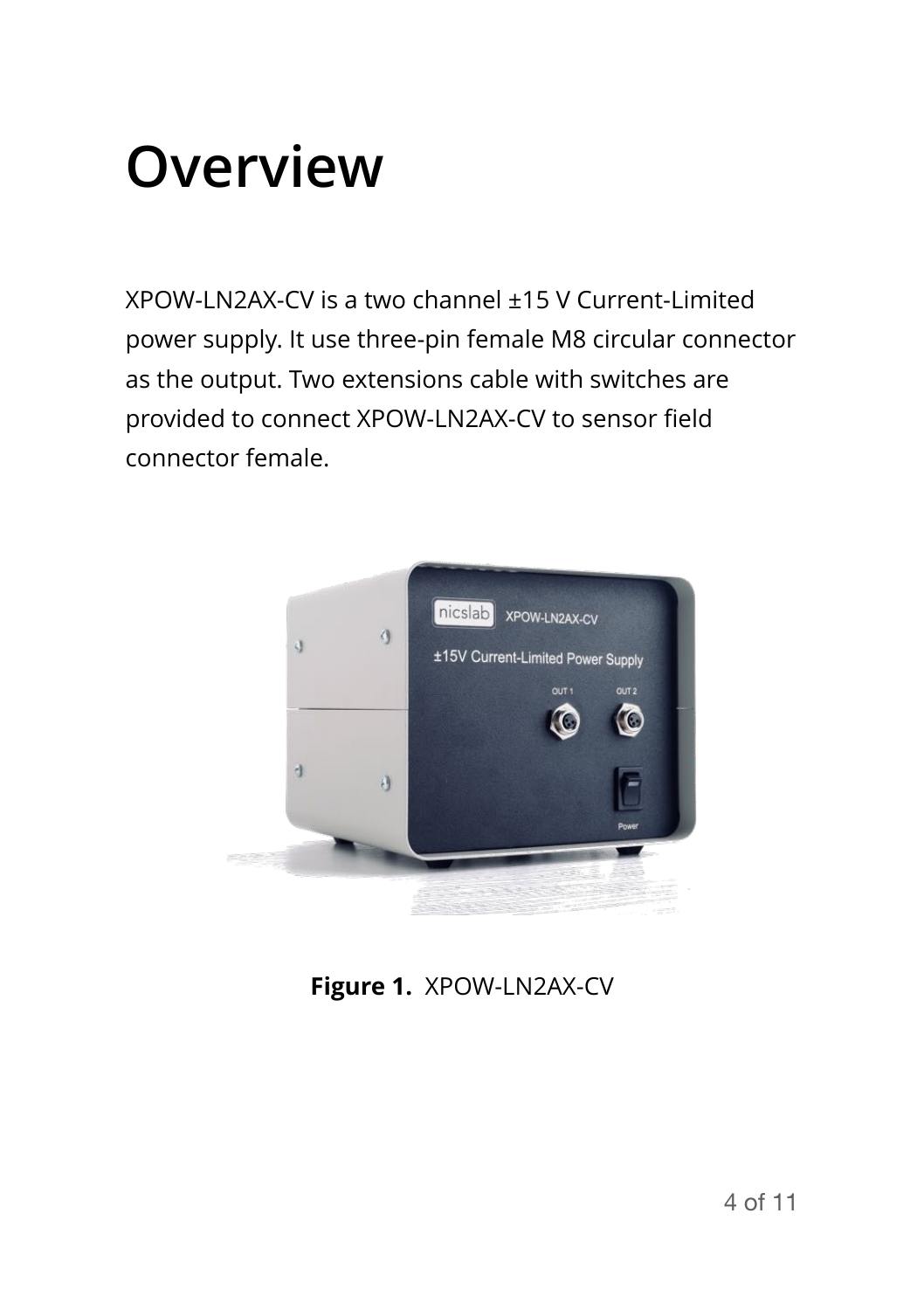### **General Specification**

| Output Voltage        | $\pm$ 15 V                                |
|-----------------------|-------------------------------------------|
| <b>Output Current</b> | :300 mA                                   |
| Weight                | : Approx. $1.8 \text{ kg}$                |
| Size                  | : $153(L) \times 153(W) \times 128(H)$ mm |

### **Environment Specification**

| <b>Voltage Requirements</b>      | : 220-240 ~VAC                       |
|----------------------------------|--------------------------------------|
| <b>Operating Temperature</b>     | : 10 $\degree$ C to 40 $\degree$ C   |
| Storage Temperature              | : $0^{\circ}$ C to + 50 $^{\circ}$ C |
| <b>Relative Humidity Storage</b> | : <90% humidity non-                 |
|                                  | condensing                           |
| Altitude                         | : < 3000 meters                      |
| Use Location                     | : Indoor use only                    |



**Figure 2.** Two extensions cable with switches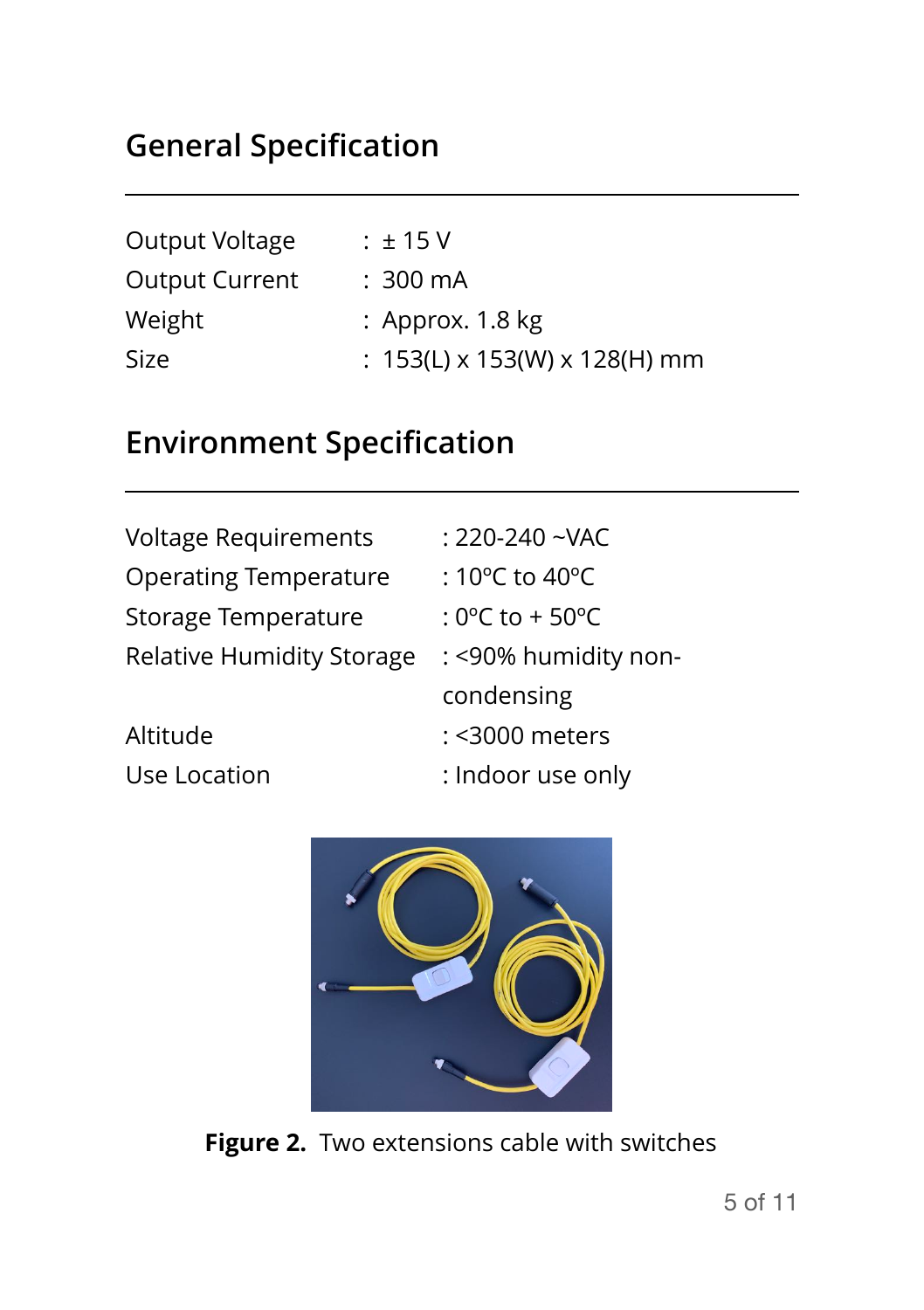# <span id="page-5-0"></span>**Getting Started**



**Figure 3.** Instrument Panel

#### **Instrument Front Panel**

- 1. Output 1 & 2 | 3 Pin M8 Circular Connector
- 2. Power ON/OFF Switch

#### **Instrument Back Panel**

- 3. Fuse
- 4. AC Power Input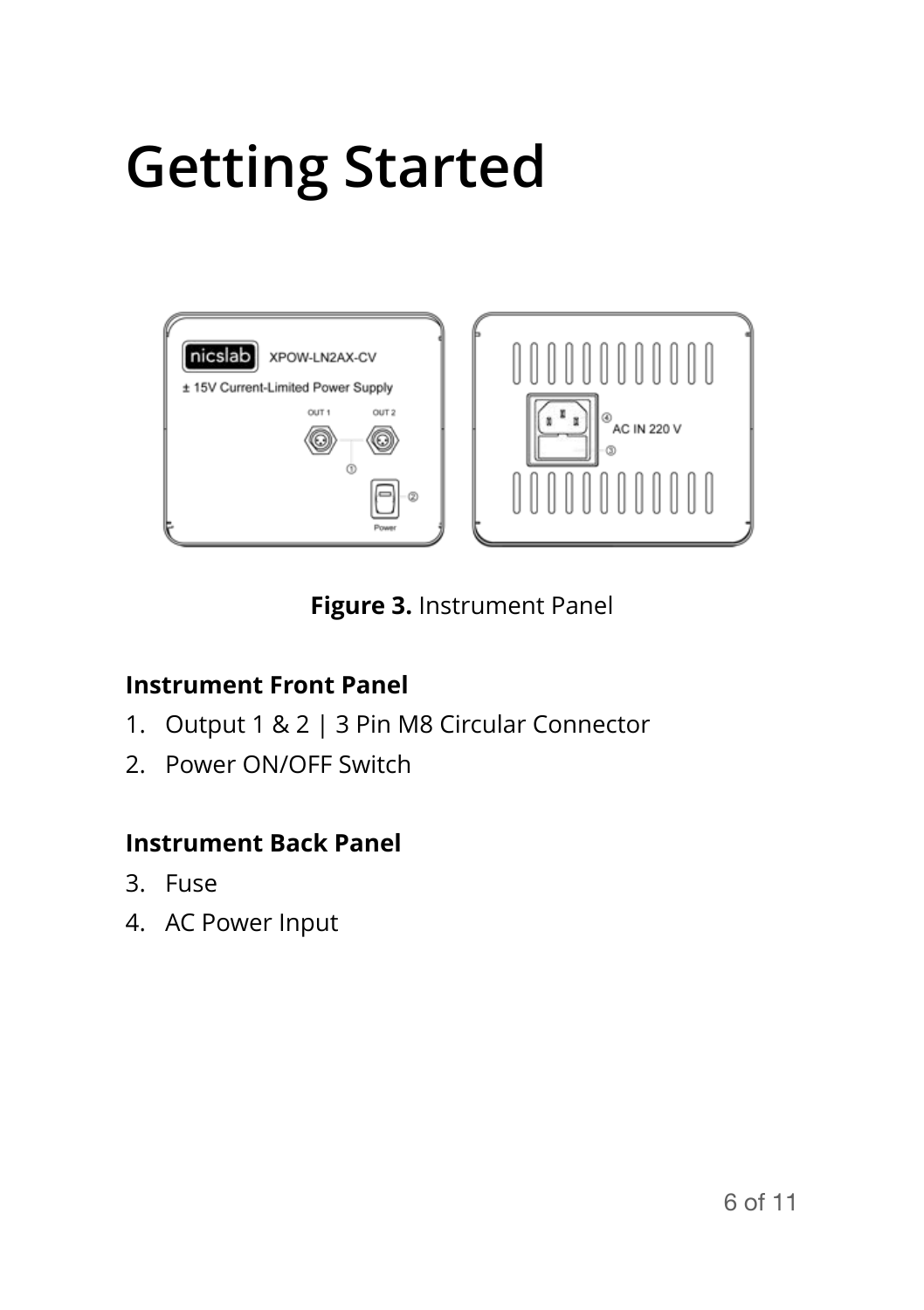### <span id="page-6-0"></span>**Voltage and Fuse Selection**

The two power input fuse is externally accessible. If it blew due to line distortions, incorrect line voltage or other causes, it can be replaced from the rear without opening the unit. To avoid risk of fire only the appropriate fuses for the corresponding line voltage must be applied. Fuse type: 220 V - 1 A, time-lag, 250V. Fuse size: 5 mm x 20 mm.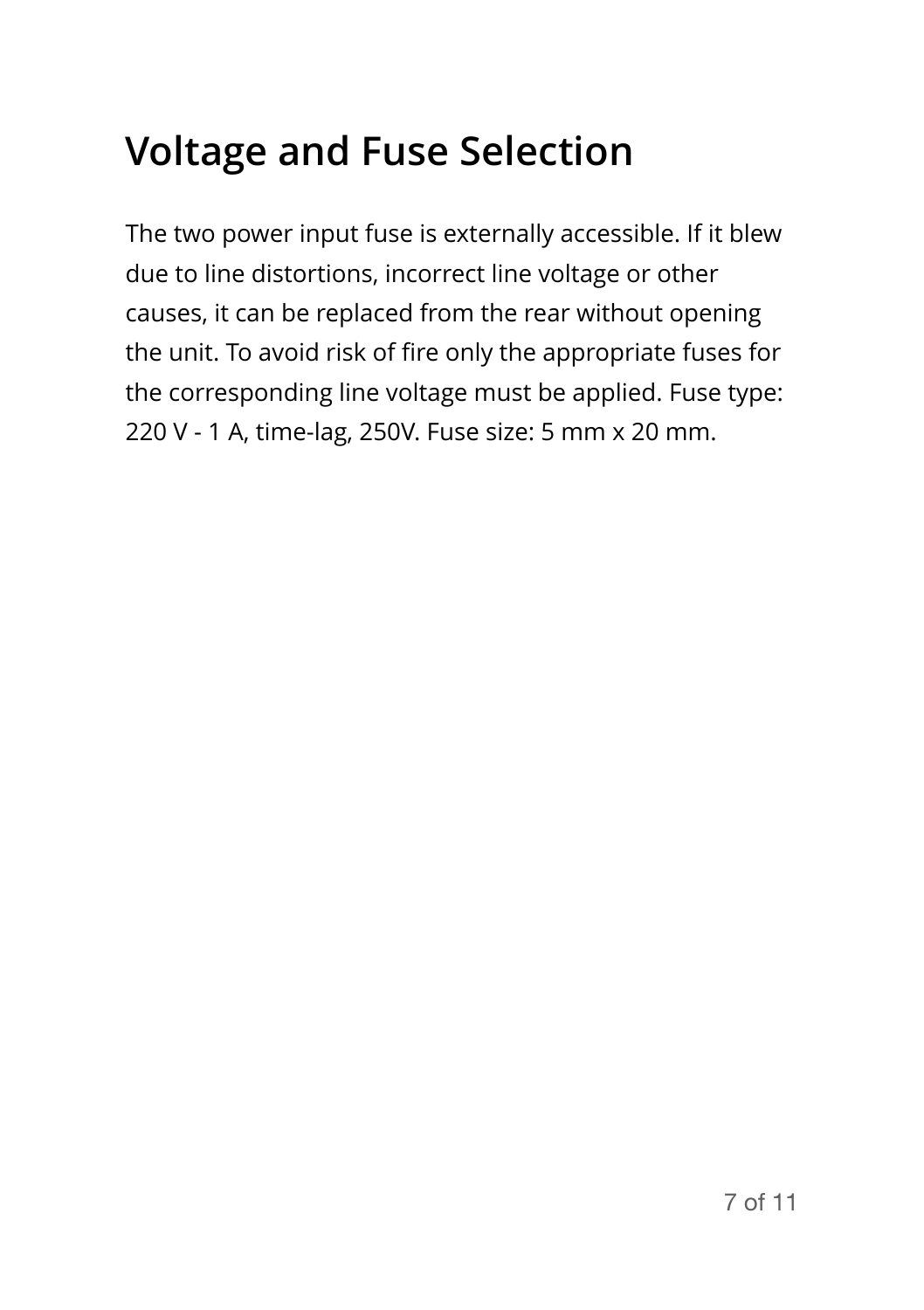## <span id="page-7-0"></span>**Operation**

### **Output**



**Figure 4.** Pin Assignments (Front Panel)

## **Cable**

Front panel of XPOW-LN2AX-CV can be connected with any cables with 3-pin M8 connector (male). Nicslab also provide two additional cables with switch that can be connected from XPOW-LN2AX-CV to M8 connector photo-receiver.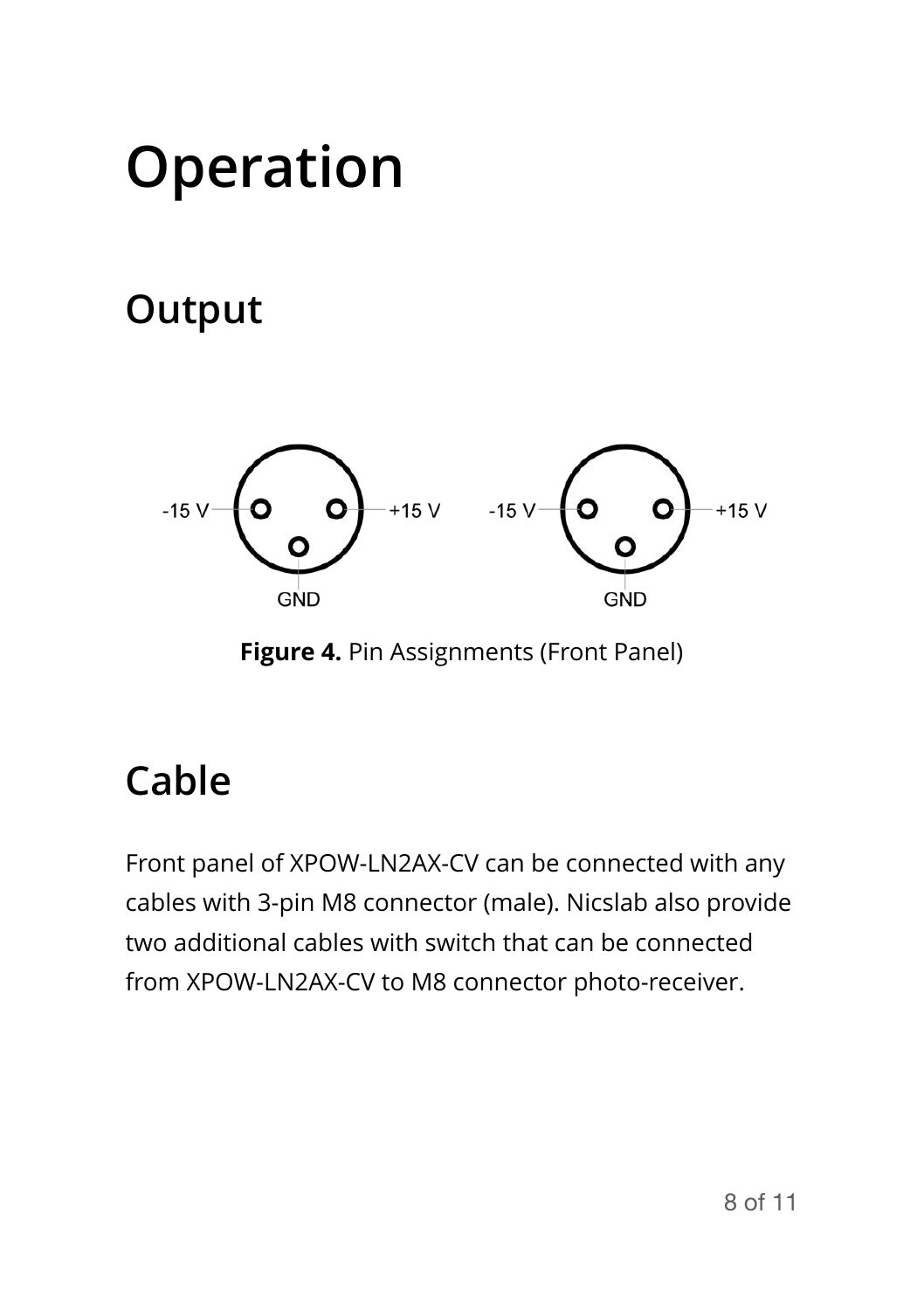# <span id="page-8-0"></span>**Company Policy**

### **Warranty**

We guarantee to provide accurate descriptions and a high quality product. Please do not hesitate to contact us at support@nicslab.com if you would like to have more information. If you have any problems with your order, please notify us within 60 days from the date of shipment of any defects. You agree to pay for the return shipping on exchanges and returns and we will reimburse this cost upon verification of a defect with the product. Moreover, warranty will not apply if the product has been subject to misuse, neglect, accident, modification, or has been soldered or altered in any way.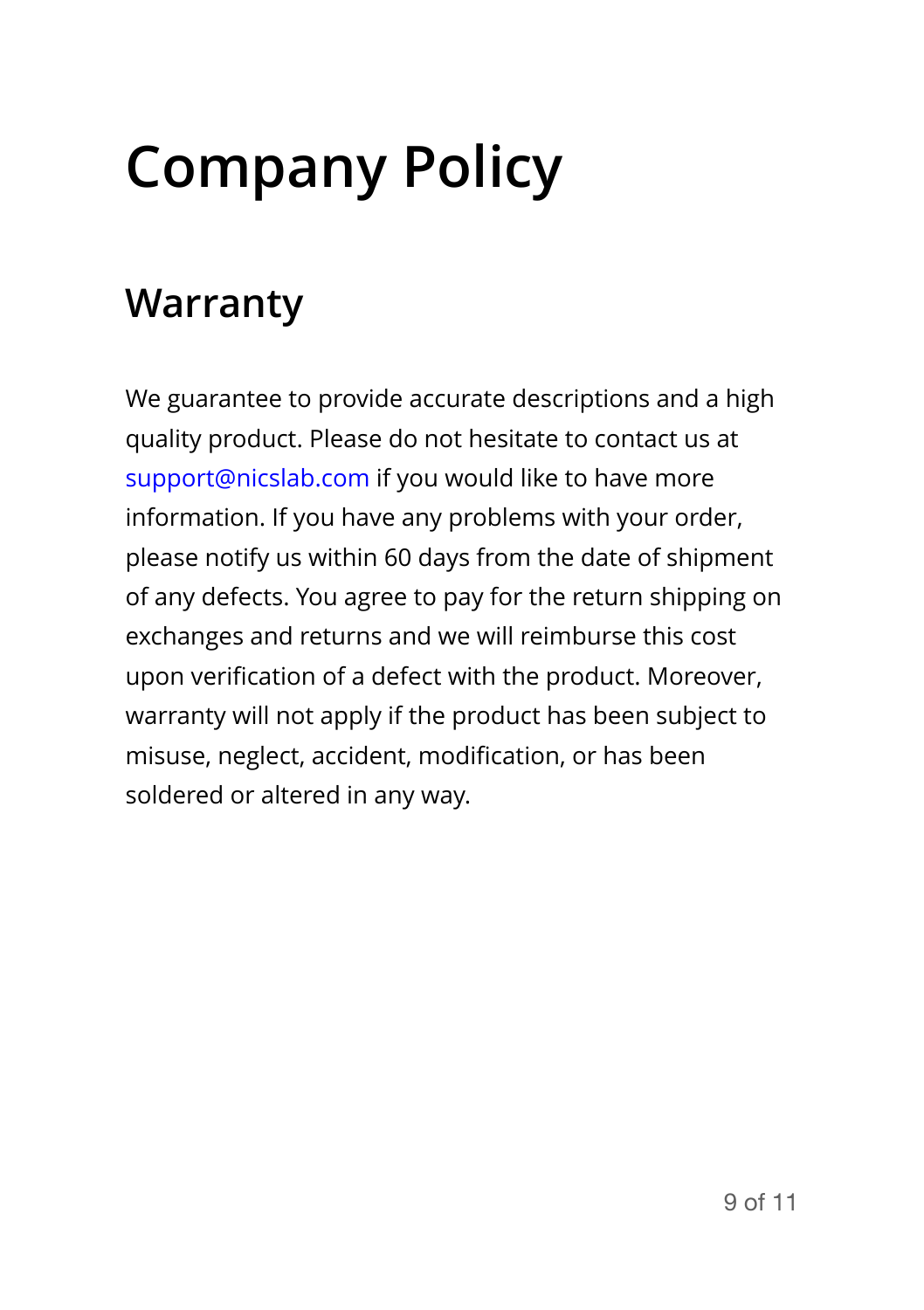### **Return and refund policy**

If you are not happy with the product you purchased, for any reason, it is possible to return it for a refund within 5 days of receipt (10 days for an exchange). Please advise us by email: **support@nicslab.com** for return authorization.

- Return for refund: within 5 days of receiving your product. (unopened) - Return for replacement: within 10 days of receiving your product. (damaged or defective) Please note that no return will be accepted without a return authorization. A return must be in its original and clean condition. Returns in a damaged, scratched or burnt condition will not be accepted. The product must be returned in its original packaging with its receipt and a small note for the reason of the return. This will help us to serve you better and improve our products.

Reimbursement only applies upon the confirmation of the above mentioned conditions.

All items will be reimbursed within 3 days of receiving the product (shipping fee excluded). You will need to pay for shipping (if you would like to have a refund instead of a replacement). We will be responsible for refund shipping fees if the return is a result of a shipping error from our side.